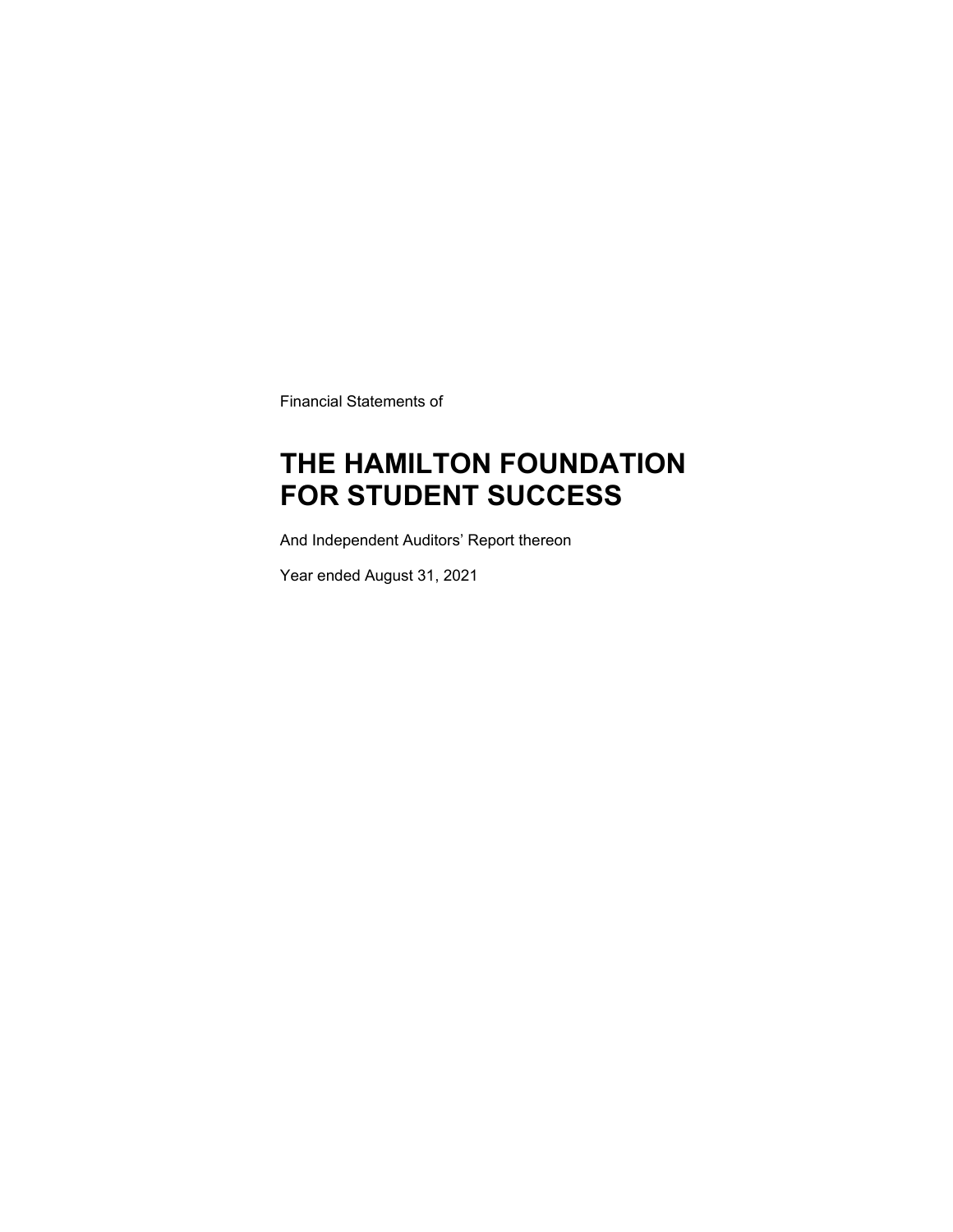

KPMG LLP Commerce Place 21 King Street West, Suite 700 Hamilton Ontario L8P 4W7 Canada Telephone 905 523-8200 Fax 905 523-2222

## **INDEPENDENT AUDITORS' REPORT**

To the Directors of The Hamilton Foundation for Student Success

#### *Qualified Opinion*

We have audited the accompanying financial statements of The Hamilton Foundation for Student Success (the "Entity"), which comprise:

- the statement of financial position as at August 31, 2021
- the statement of operations and surplus for the year then ended
- the statement of cash flows for the year then ended
- and notes to the financial statements, including a summary of significant accounting policies and other explanatory information

(Hereinafter referred to as the "financial statements").

In our opinion, except for the possible effects of the matter described in the "*Basis for Qualified Opinion*" section of our auditors' report, the accompanying financial statements present fairly, in all material respects, the financial position of the Entity as at August 31, 2021, and its financial performance and its cash flows for the year then ended in accordance with Canadian public sector accounting standards.

#### *Basis for Qualified Opinion*

In common with many public sector entities, the Entity derives revenue from fundraising activities, the completeness of which is not susceptible to satisfactory audit verification. Accordingly, verification of these revenues was limited to the amounts recorded in the records of the Entity.

Therefore, we were not able to determine whether any adjustments might be necessary to:

- the current assets and unrestricted net assets reported in the statement of financial position as at August 31, 2021
- the fundraising revenues and excess of revenues over expenses reported in the statement of operations for the year ended August 31, 2021
- the excess of revenues over expenses reported in the statement of cash flows for the year ended August 31, 2021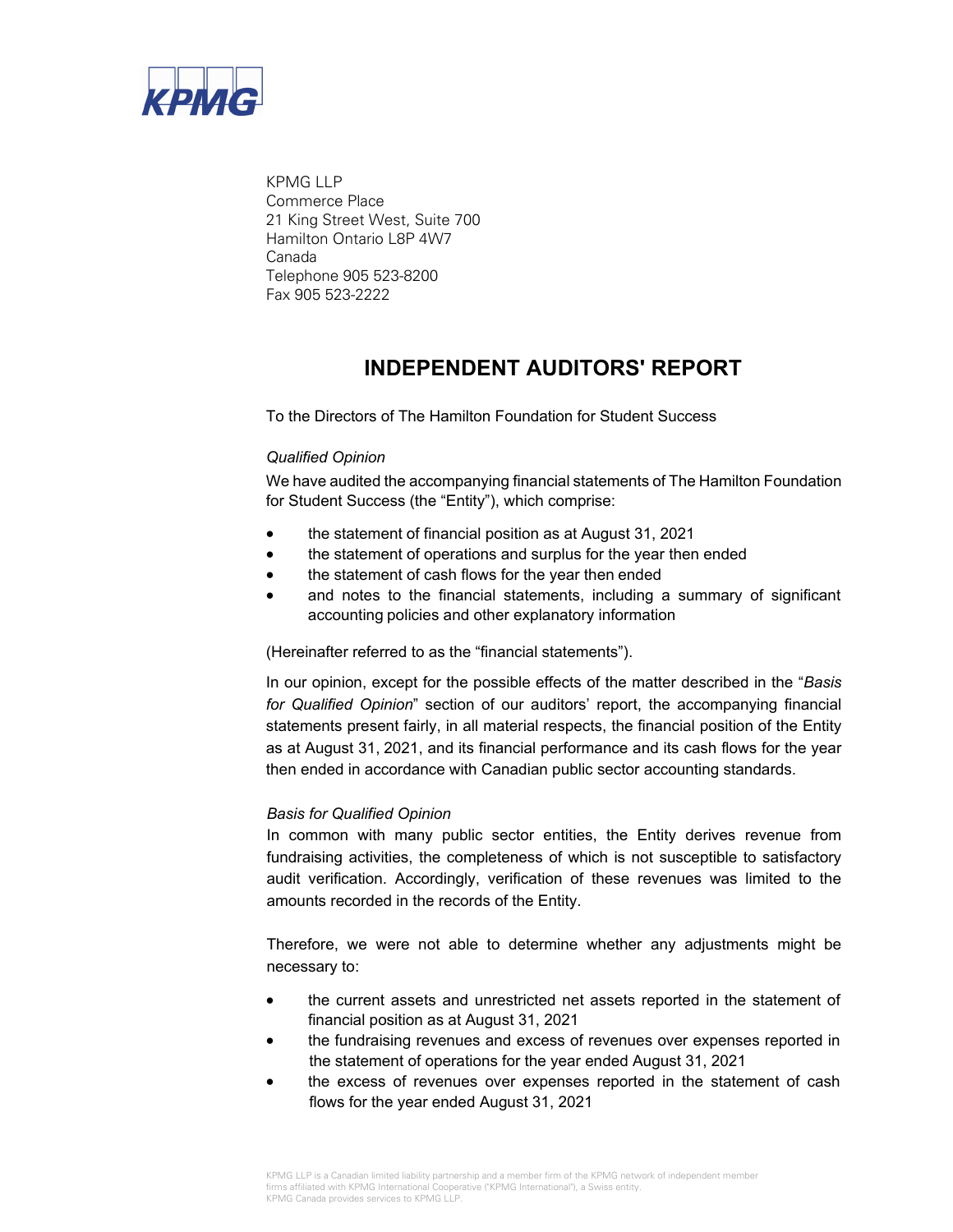

Our opinion on the financial statements for the year ended August 31, 2020 was qualified accordingly because of the possible effects of this limitation in scope.

We conducted our audit in accordance with Canadian generally accepted auditing standards. Our responsibilities under those standards are further described in the *"Auditors' Responsibilities for the Audit of the Financial Statements*" section of our auditors' report.

We are independent of the Entity in accordance with the ethical requirements that are relevant to our audit of the financial statements in Canada and we have fulfilled our other responsibilities in accordance with these requirements.

We believe that the audit evidence we have obtained is sufficient and appropriate to provide a basis for our qualified opinion.

#### *Responsibilities of Management and Those Charged with Governance for the Financial Statements*

Management is responsible for the preparation and fair presentation of the financial statements in accordance with Canadian public sector accounting, and for such internal control as management determines is necessary to enable the preparation of financial statements that are free from material misstatement, whether due to fraud or error.

In preparing the financial statements, management is responsible for assessing the Entity's ability to continue as a going concern, disclosing as applicable, matters related to going concern and using the going concern basis of accounting unless management either intends to liquidate the Entity or to cease operations, or has no realistic alternative but to do so.

Those charged with governance are responsible for overseeing the Entity's financial reporting process.

#### *Auditors' Responsibilities for the Audit of the Financial Statements*

Our objectives are to obtain reasonable assurance about whether the financial statements as a whole are free from material misstatement, whether due to fraud or error, and to issue an auditors' report that includes our qualified opinion.

Reasonable assurance is a high level of assurance, but is not a guarantee that an audit conducted in accordance with Canadian generally accepted auditing standards will always detect a material misstatement when it exists.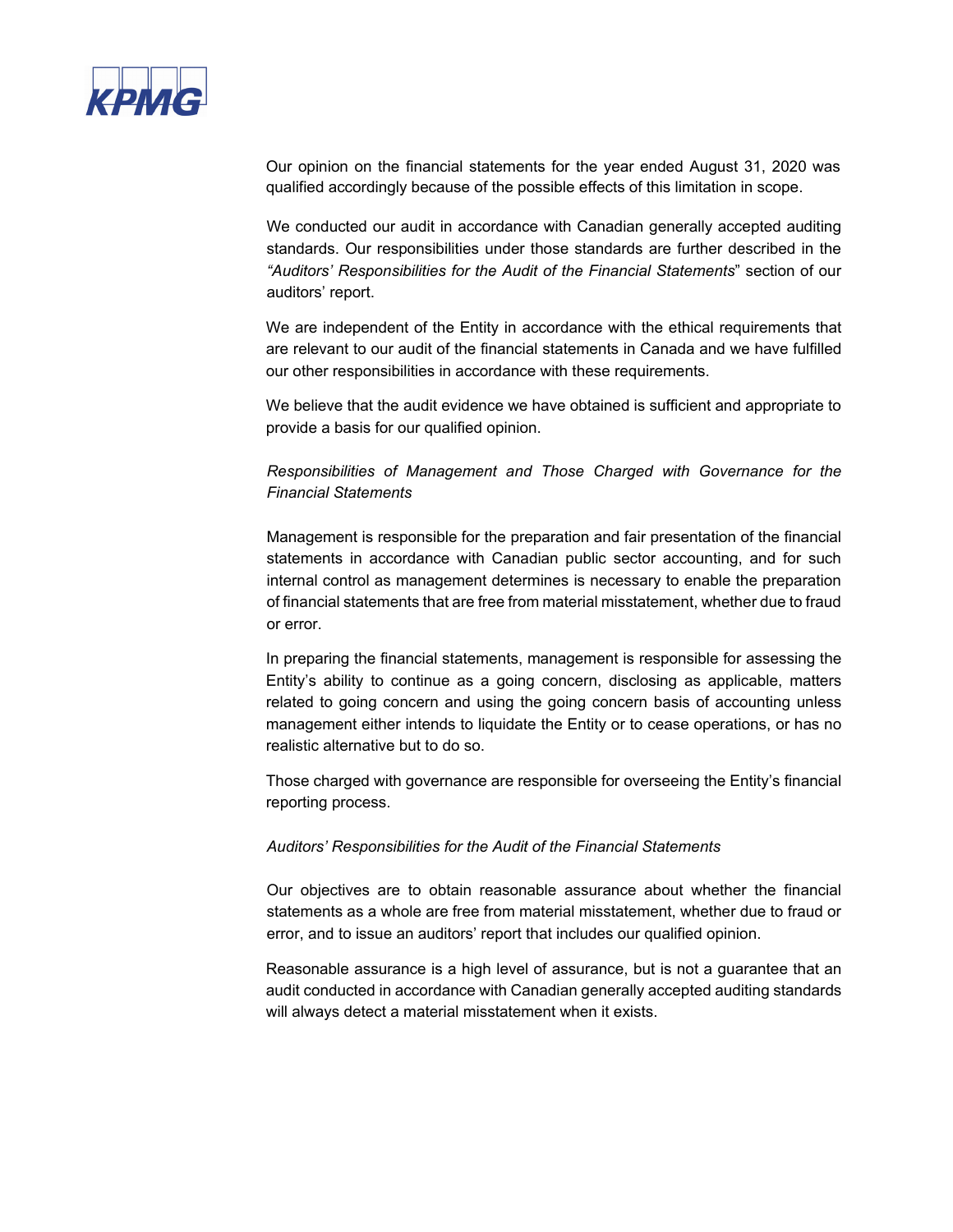

Misstatements can arise from fraud or error and are considered material if, individually or in the aggregate, they could reasonably be expected to influence the economic decisions of users taken on the basis of the financial statements.

As part of an audit in accordance with Canadian generally accepted auditing standards, we exercise professional judgment and maintain professional skepticism throughout the audit.

We also:

 Identify and assess the risks of material misstatement of the financial statements, whether due to fraud or error, design and perform audit procedures responsive to those risks, and obtain audit evidence that is sufficient and appropriate to provide a basis for our qualified opinion.

The risk of not detecting a material misstatement resulting from fraud is higher than for one resulting from error, as fraud may involve collusion, forgery, intentional omissions, misrepresentations, or the override of internal control.

- Obtain an understanding of internal control relevant to the audit in order to design audit procedures that are appropriate in the circumstances, but not for the purpose of expressing an opinion on the effectiveness of the Entity's internal control.
- Evaluate the appropriateness of accounting policies used and the reasonableness of accounting estimates and related disclosures made by management.
- Conclude on the appropriateness of management's use of the going concern basis of accounting and, based on the audit evidence obtained, whether a material uncertainty exists related to events or conditions that may cast significant doubt on the Entity's ability to continue as a going concern. If we conclude that a material uncertainty exists, we are required to draw attention in our auditors' report to the related disclosures in the financial statements or, if such disclosures are inadequate, to modify our opinion. Our conclusion is based on the audit evidence obtained up to the date of our auditors report. However, future events or conditions may cause the Entity to cease to continue as a going concern.
- Evaluate the overall presentation, structure and content of the financial statements, including the disclosures, and whether the financial statements represent the underlying transactions and events in a manner that achieves fair presentation.
- Communicate with those charged with governance regarding, among other matters, the planned scope and timing of the audit and significant audit findings, including any significant deficiencies in internal control that we identify during our audit.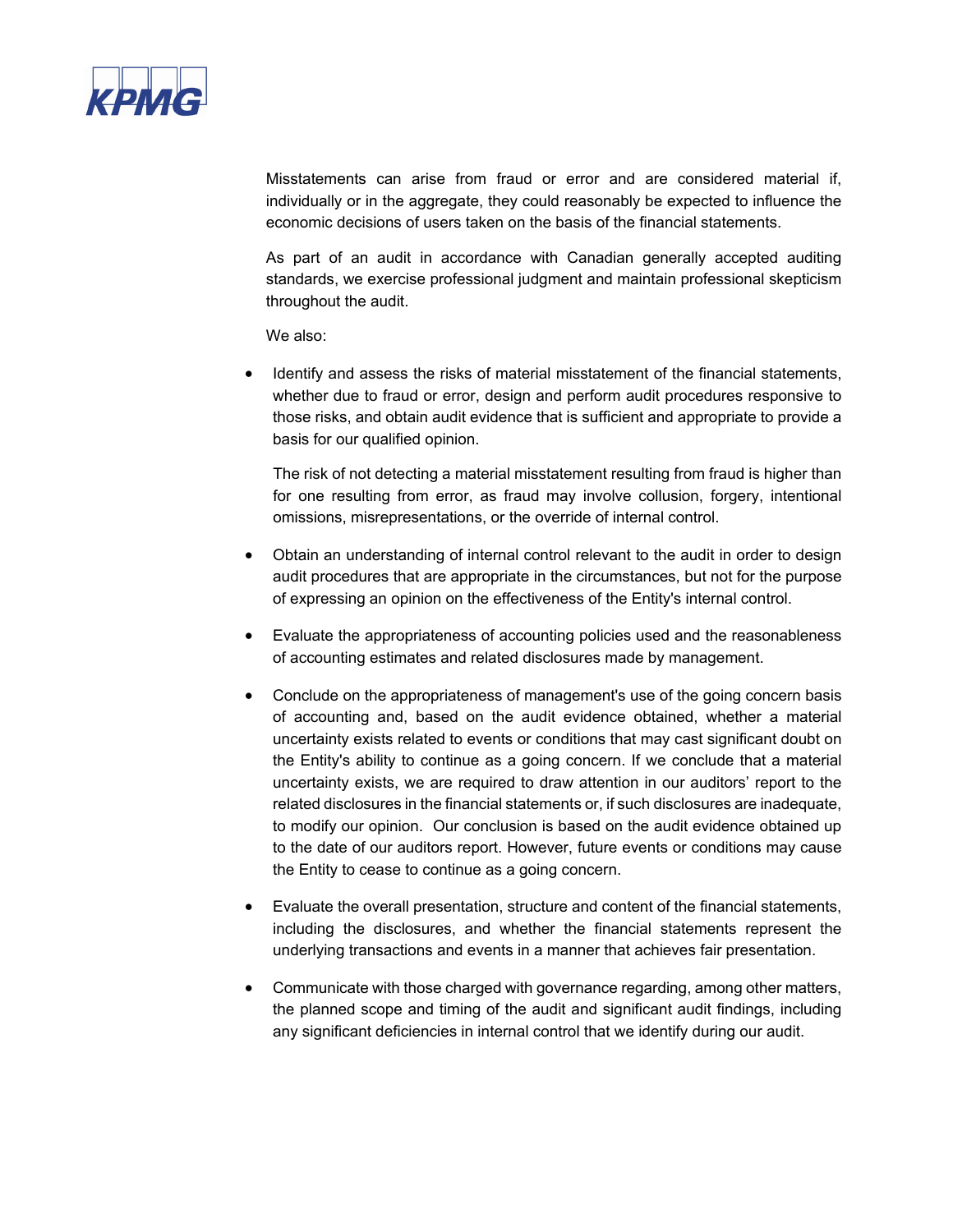

• Provide those charged with governance with a statement that we have complied with relevant ethical requirements regarding independence, and communicate with them all relationships and other matters that may reasonably be thought to bear on our independence, and where applicable, related safeguards.

 $KPMG$  11P

Chartered Professional Accountants, Licensed Public Accountants

Hamilton**,** Canada February 9, 2022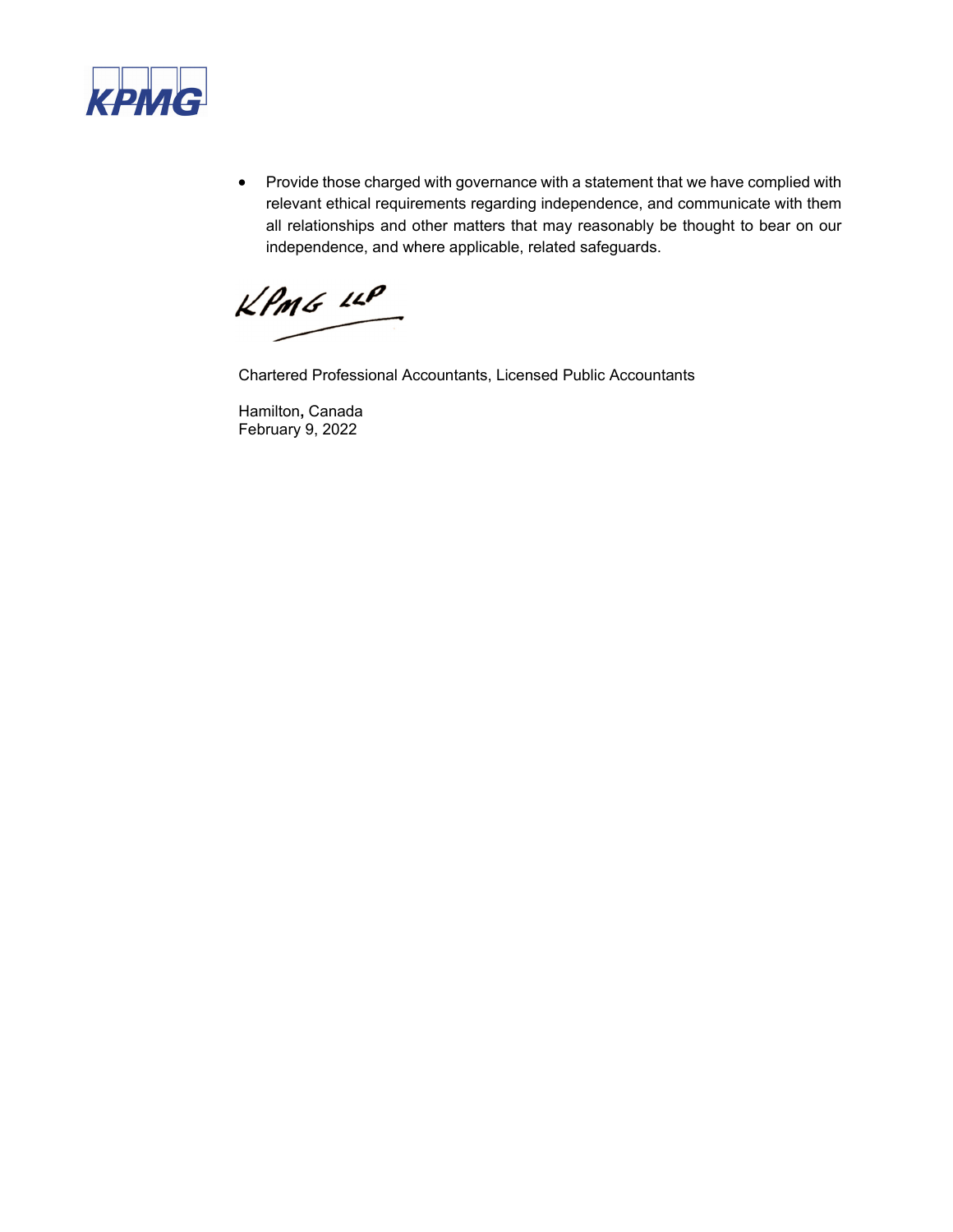## **THE HAMILTON FOUNDATION FOR STUDENT SUCCESS STATEMENT OF FINANCIAL POSITION AUGUST 31, 2021, WITH COMPARATIVE INFORMATION FOR 2020**

|                                      |              | 2021             |                        | 2021                   | 2020         |                  |
|--------------------------------------|--------------|------------------|------------------------|------------------------|--------------|------------------|
|                                      |              | <b>Endowment</b> | <b>Restricted</b>      |                        |              |                  |
|                                      | <b>Funds</b> |                  | <b>Funds</b>           | <b>Total</b>           | <b>Total</b> |                  |
| <b>ASSETS</b>                        |              |                  |                        |                        |              |                  |
| Cash<br>Accounts receivable          | \$           |                  | \$<br>957,593<br>3,225 | \$<br>957,593<br>3,225 | \$           | 919,839<br>1,700 |
| <b>TOTAL ASSETS</b>                  | \$           |                  | \$<br>960,818          | \$<br>960,818          | \$           | 921,539          |
| <b>LIABILITIES</b>                   |              |                  |                        |                        |              |                  |
|                                      |              |                  |                        |                        |              |                  |
| <b>Accrued liabilities</b>           | \$           |                  | \$<br>2,400            | \$<br>2,400            | \$           | 2,400            |
| <b>SURPLUS</b>                       |              |                  |                        |                        |              |                  |
| <b>Endowment funds</b>               |              |                  |                        |                        |              |                  |
| <b>Restricted funds</b>              |              |                  | 958,418                | 958,418                |              | 919,139          |
|                                      |              |                  | 958,418                | 958,418                |              | 919,139          |
| <b>TOTAL LIABILITIES AND SURPLUS</b> | \$           |                  | \$<br>960,818          | \$<br>960,818          | \$           | 921,539          |

See accompanying notes to financial statements.

On behalf of the Foundation

Chair [Ian Brisbin \(Feb 22, 2022 10:01 EST\)](https://secure.na3.adobesign.com/verifier?tx=CBJCHBCAABAAe4PH2IoqXWUw12IMItEHvymIzAuhFk67)

**Secretary** Vacant

Spicker

Treasurer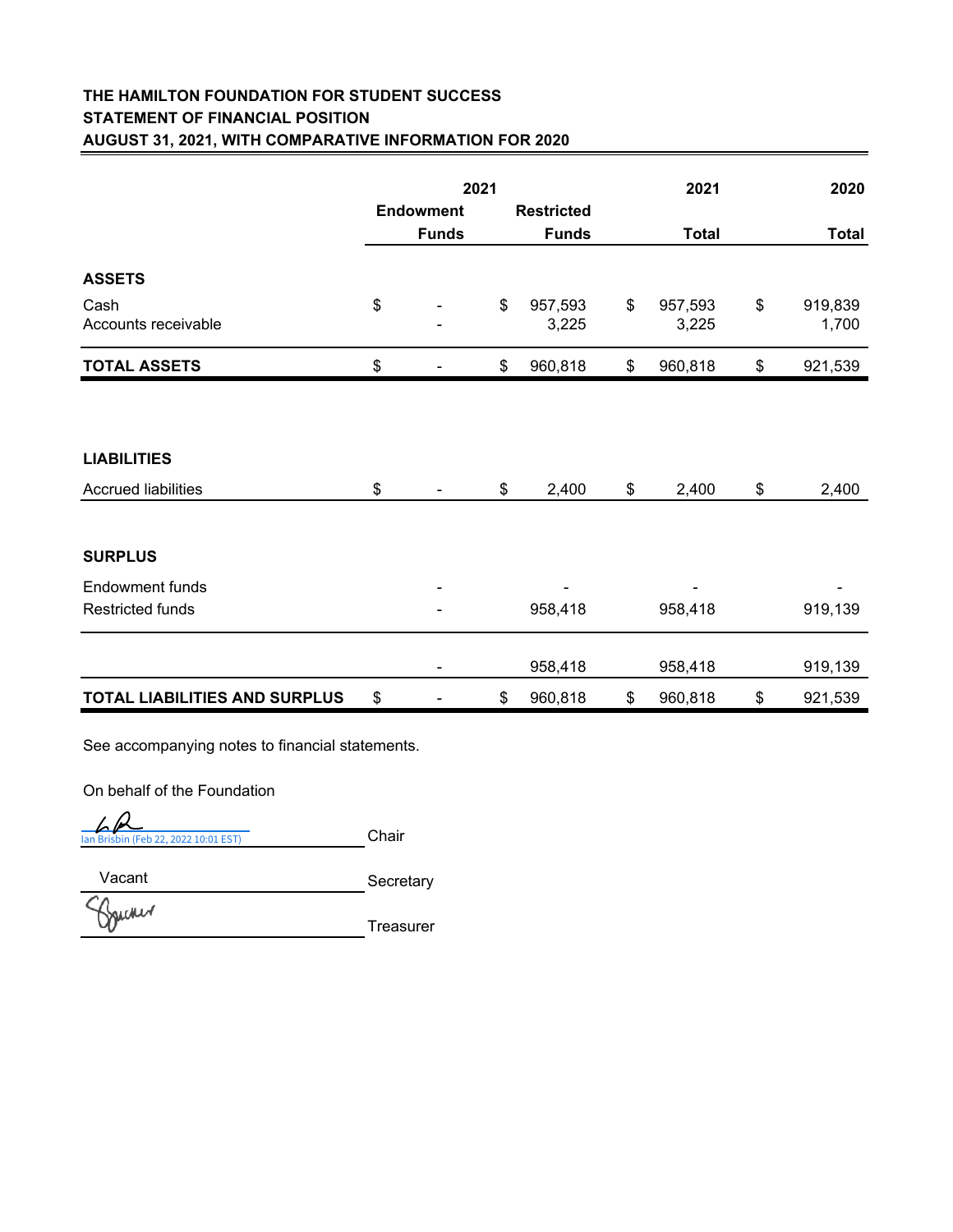#### **THE HAMILTON FOUNDATION FOR STUDENT SUCCESS STATEMENT OF OPERATIONS AND SURPLUS FOR THE YEAR ENDED AUGUST 31, 2021, WITH COMPARATIVE INFORMATION FOR 2020**

|                                                    | 2021 |                  |    | 2021              |    |              | 2020 |              |
|----------------------------------------------------|------|------------------|----|-------------------|----|--------------|------|--------------|
|                                                    |      | <b>Endowment</b> |    | <b>Restricted</b> |    |              |      |              |
|                                                    |      | <b>Funds</b>     |    | <b>Funds</b>      |    | <b>Total</b> |      | <b>Total</b> |
| <b>REVENUE</b>                                     |      |                  |    |                   |    |              |      |              |
| Donations and grants (note 3)                      | \$   |                  | \$ | 597,706           | \$ | 597,706      | \$   | 704,216      |
| Hamilton Community Foundation Grants (note 4)      |      |                  |    | 85,474            |    | 85,474       |      | 190,140      |
| Interest                                           |      |                  |    | 51,338            |    | 51,338       |      | 32,193       |
|                                                    |      |                  |    | 734,518           |    | 734,518      |      | 926,549      |
| <b>EXPENDITURES</b>                                |      |                  |    |                   |    |              |      |              |
| Transfer to Hamilton Community Foundation (note 4) |      |                  |    | 740               |    | 740          |      | 109,163      |
| Awards/Disbursements                               |      |                  |    | 650,576           |    | 650,576      |      | 720,439      |
| Covid-19                                           |      |                  |    | 1,982             |    | 1,982        |      | 171,350      |
| Salaries and benefits                              |      |                  |    | 22,883            |    | 22,883       |      | 19,563       |
| Office Supplies, phone, mileage                    |      |                  |    | 244               |    | 244          |      | 1,279        |
| Software                                           |      |                  |    | 6,065             |    | 6,065        |      | 3,040        |
| Directors' liability insurance                     |      |                  |    | 4,185             |    | 4,185        |      | 4,088        |
| Audit fees                                         |      |                  |    | 4,086             |    | 4,086        |      | 3,065        |
| Postage and printing                               |      |                  |    | 1,792             |    | 1,792        |      | 3,675        |
| Legal fees                                         |      |                  |    |                   |    |              |      | 308          |
| Bank charges and miscellaneous                     |      |                  |    | 2,686             |    | 2,686        |      | 2,010        |
|                                                    |      |                  |    | 695,239           |    | 695,239      |      | 1,037,980    |
| Excess of (expenditures over revenues)             |      |                  |    |                   |    |              |      |              |
| revenues over expenditures                         |      |                  |    | 39,279            |    | 39,279       |      | (111, 431)   |
|                                                    |      |                  |    |                   |    |              |      |              |
| Surplus Balance, September 1                       |      |                  |    | 919,139           |    | 919,139      |      | 1,030,570    |
| <b>SURPLUS BALANCE, AUGUST 31</b>                  | \$   |                  | \$ | 958,418           | \$ | 958,418      | \$   | 919,139      |

See accompanying notes to financial statements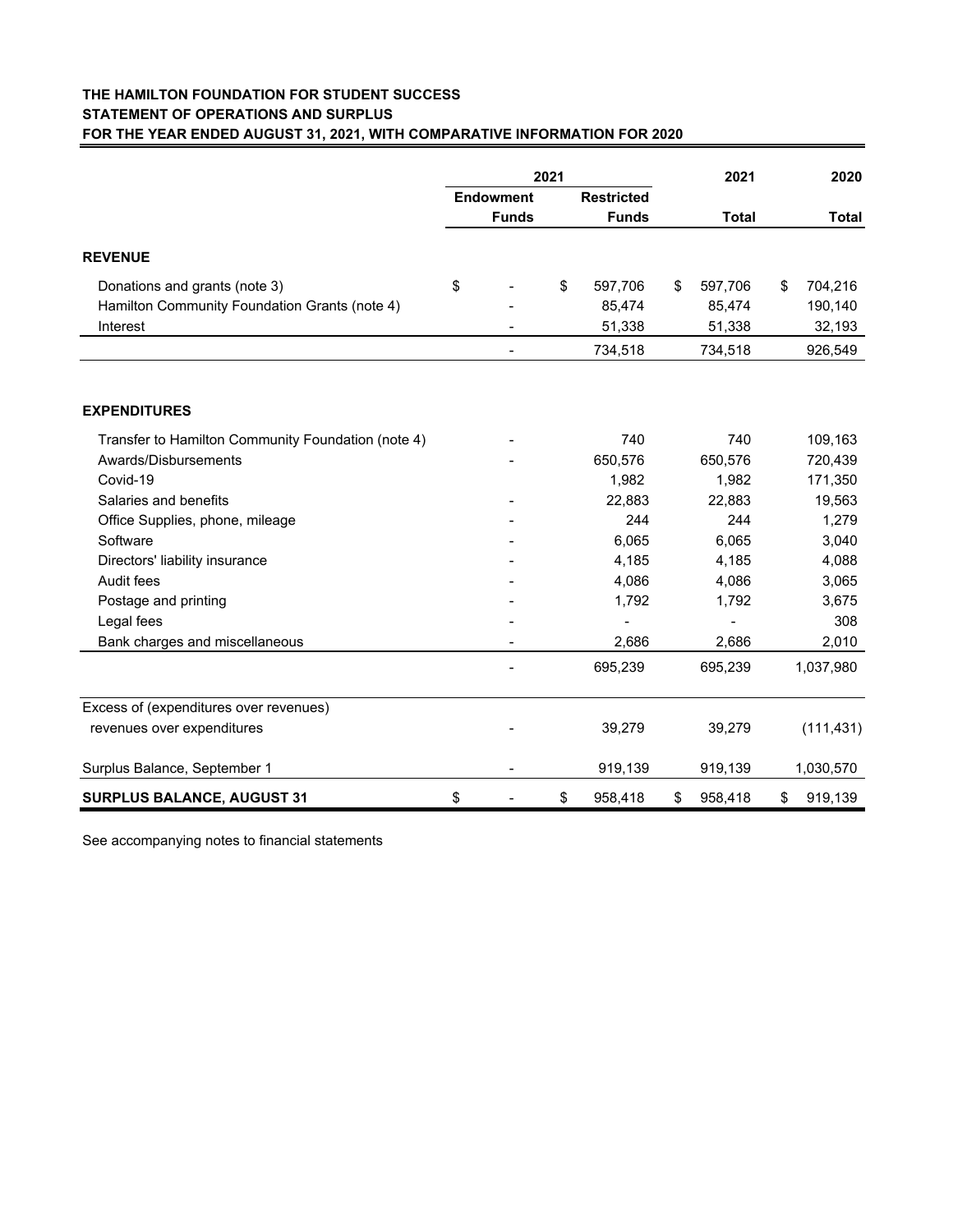### **THE HAMILTON FOUNDATION FOR STUDENT SUCCESS STATEMENT OF CASH FLOWS FOR THE YEAR ENDED AUGUST 31, 2021, WITH COMPARATIVE INFORMATION FOR 2020**

|                                                                      | 2021 |                  |    |                   | 2021                 | 2020         |  |
|----------------------------------------------------------------------|------|------------------|----|-------------------|----------------------|--------------|--|
|                                                                      |      | <b>Endowment</b> |    | <b>Restricted</b> |                      |              |  |
|                                                                      |      | <b>Funds</b>     |    | <b>Funds</b>      | <b>Total</b>         | <b>Total</b> |  |
| <b>OPERATING TRANSACTIONS</b>                                        |      |                  |    |                   |                      |              |  |
| Excess of (expenditures over revenues)<br>revenues over expenditures | \$   |                  | \$ | 39,279            | \$<br>39,279 \$      | (111, 431)   |  |
| Increase in accounts receivable                                      |      |                  |    | (1,525)           | (1,525)              | (1,700)      |  |
|                                                                      |      |                  |    | 37,754            | 37,754               | (113, 131)   |  |
| Change in Cash Balance                                               |      |                  |    | 37,754            | 37,754               | (113, 131)   |  |
| Cash Balance, September 1                                            |      |                  |    | 919,839           | 919,839              | 1,032,970    |  |
| <b>CASH BALANCE, AUGUST 31</b>                                       | \$   |                  | \$ | 957,593           | \$<br>957,593<br>-\$ | 919,839      |  |

See accompanying notes to financial statements.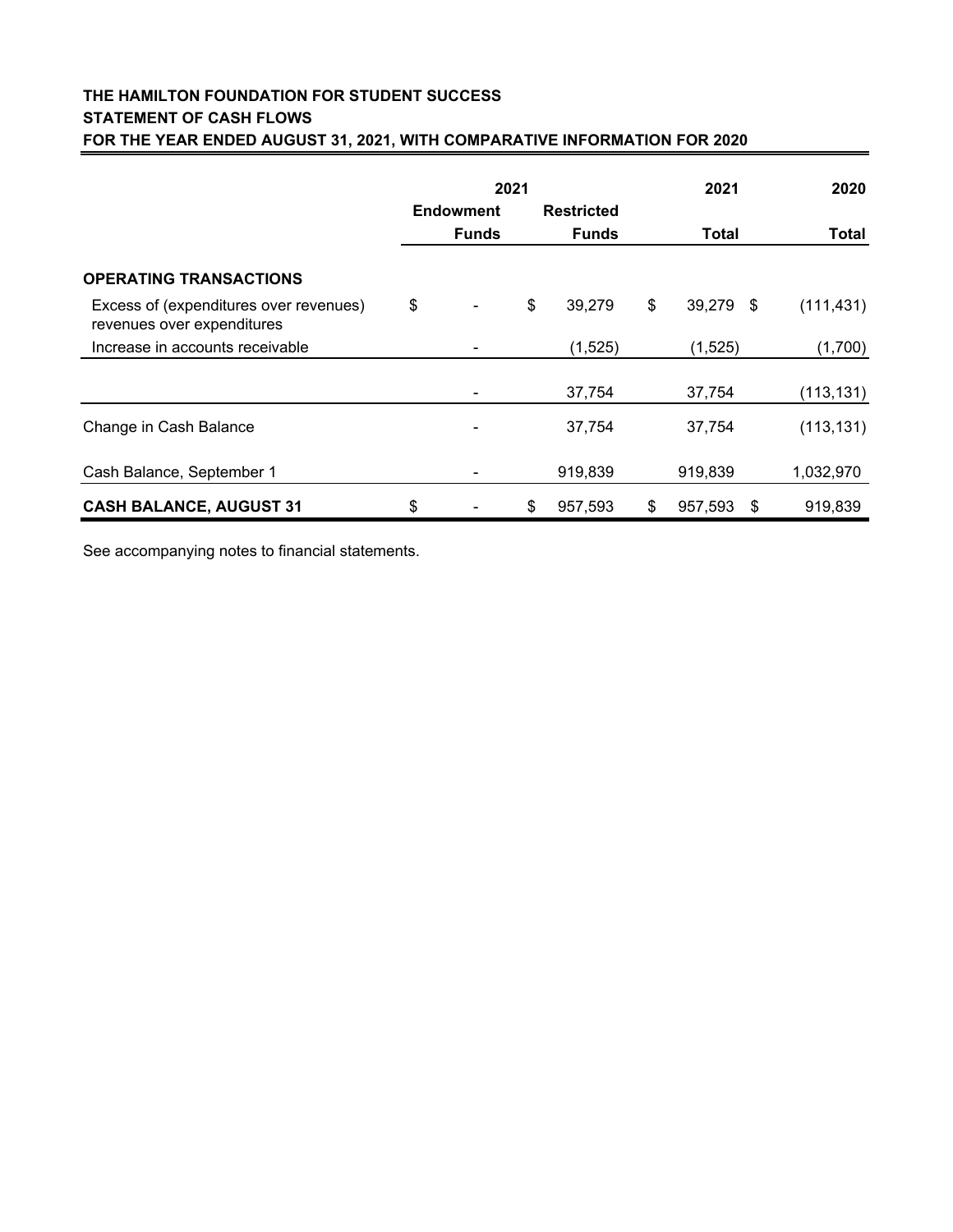#### **1. NATURE OF OPERATIONS**

 The Hamilton Foundation for Student Success (the "Foundation") is incorporated under the laws of the Province of Ontario. It is a not-for-profit organization and, as such, is exempt from income taxes under the Income Tax Act. On April 5, 2018, the Foundation changed its name from The Hamilton Wentworth District School Board Foundation, to The Hamilton Foundation for Student Success.

 The Foundation's principal activities include the establishment and administration of funds to be applied to activitie and projects that improve the quality of services provided to the students of the Hamilton-Wentworth District Schoo Board ("HWDSB").

#### **2. SIGNIFICANT ACCOUNTING POLICIES**

 These financial statements are prepared by management in accordance with Canadian public sector accounting standards including the 4200 series for government not-for-profit organizations.

#### a) Fund Accounting

 The Hamilton Foundation for Student Success follows the restricted fund method of accounting for contributions.

 The Endowment Fund reports restricted resources that are to be maintained permanently, based on specifications outlined when donations were made. Investment income earned on resources of the Endowment Fund are utilized depending on the nature of any restrictions imposed by contributors of funds for endowment.

 The Restricted Fund reports restricted resources that are to be used based on specifications outlined when donations were made.

#### b) Revenue Recognition

Contributions received for endowment use are recognized as revenue in the Endowment Fund.

Contributions received for restricted use are recognized as revenue of the appropriate Restricted Fund.

 Investment income earned on Endowment Fund resources is recognized in the Endowment or Restricted Fund depending on the nature of any restriction imposed by the contributor of the endowment funds. If no restrictions exist, the funds are used in the Restricted Fund.

Investment income earned on Restricted Fund resources is recognized as revenue in that specific fund.

c) Contributed Materials

The fair market value of donated materials are recorded when received.

d) Investments

 Long term investment consist of investments that have maturities of more than one year. Long term investments are recorded at cost , and assessed regularly for permanent impairment.

#### **3. DONATED MATERIALS**

 The Foundation received donated materials valued at \$ 0 during the current year, (2020 - \$203) and is included in donations and grants in the statement of operations.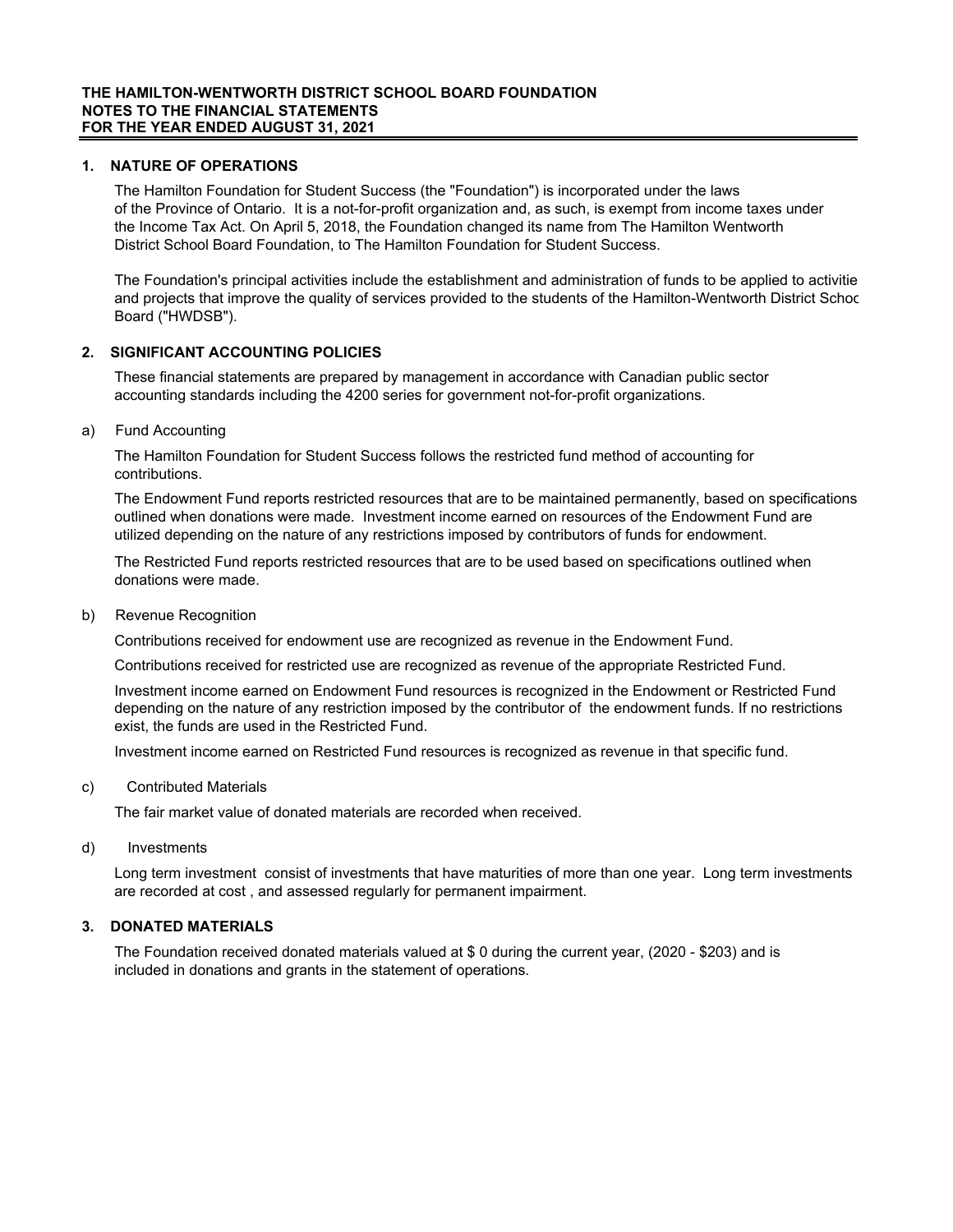#### **4. HAMILTON COMMUNITY FOUNDATION**

 In 2018, the Directors of the Hamilton Foundation for Student Success elected to transfer \$703,814 of the endownment funds to the Hamilton Community Foundation ("HCF") for investment purposes. These funds are now part of the HCF and the Hamilton Foundation for Student Success will receive interest income annually on these funds. The total fund balance as of August 31, 2021 is \$1,196,325 (2020 - \$990,671). The purpose of the fund is to be used to support the charitable efforts of the Foundation. The Hamilton Community Foundation may disburse annually from the fund any portion of the fund as the Hamtilon Community Foundation in its sole discretion decides, having regard to the intended long-term nature of the fund. However, the Hamilton Community Foundation will not distribute more then 10% of the total balance of the fund in any particular year. During 2021, the Hamilton Foundation for Student Success transferred \$740 (2020 - \$109,163) to the HCF, and received \$45,706 (2020 - \$13,225) from the HCF in interest earned on the endownment funds.

#### **5. RELATED PARTY TRANSACTIONS**

HWDSB and its students are the recipients of the funds raised by the Foundation. The Foundation provided the H with \$483,560 (2020 - \$717,564) in the current year. In addition, the HWDSB incurred payroll related expenses on of the Foundation in the amount of \$118,357 (2020 - \$119,270).

#### **6. IMPACT OF COVID-19**

 On March 11, 2020, the COVID-19 outbreak was declared a pandemic by the World Health Organization. This has resulted in governments worldwide, including the Canadian and Ontario governments, enacting emergency measure to combat the spread of the virus. At the time of approval of these financial statements, the Foundation has not experienced any indicators of financial implications. However, there may be uncertainty over future cash flows and the time of future cash flows which may cause changes to the assets or liabilities and may have a significant impact on future operations. Management determined that such financial and economic market uncertainty has continued subsequent to the financial statement date and the assets and liabilities of the Foundation as at August 31, 2021 were not adjusted to reflect the potential future impact of COVID Given the outcome and timeframe of a recovery from the current pandemic is highly unpredictable, it is not practica to estimate and disclose its financial effect at this time.